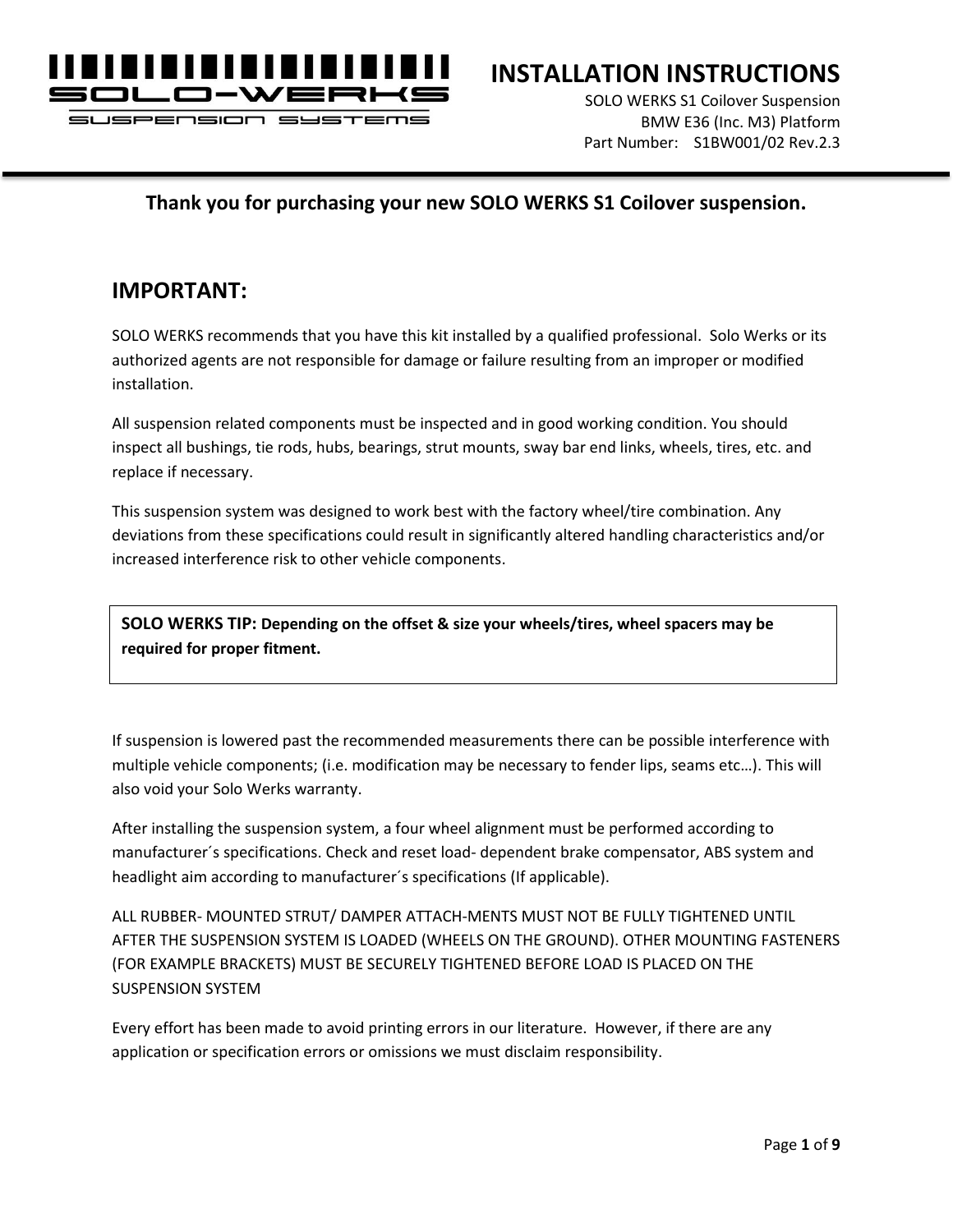

# **INSTALLATION INSTRUCTIONS**

SOLO WERKS S1 Coilover Suspension BMW E36 (Inc. M3) Platform Part Number: S1BW001/02 Rev.2.3

**SUSPENSION**  $=$ **JSTEMS** 



| #  | Description              | Part Number |  |  |  |
|----|--------------------------|-------------|--|--|--|
| 1  | <b>Top Nut</b>           | S1BW001-12  |  |  |  |
| 2  | Washer                   |             |  |  |  |
| 3  | <b>OEM Upper Mount</b>   | 31336779613 |  |  |  |
| 4  | OEM Dust Collar          | 31331110196 |  |  |  |
| 5  | <b>OEM Washer</b>        | 31336776760 |  |  |  |
| 6  | <b>Upper Spring Seat</b> | S1BW001-02  |  |  |  |
| 7  | Elastomer Bumpstop       | S1BW001-07  |  |  |  |
| 8  | Damper Shaft             |             |  |  |  |
| 9  | Vent Disc                | S1BW001-10  |  |  |  |
| 10 | <b>Strut Housing</b>     | S1BW001-01  |  |  |  |
| 11 | Lower Spring Perch       | S1BW001-06  |  |  |  |
| 12 | Lock Ring                | S1BW001-06  |  |  |  |
| 13 | <b>OEM Fit Bolt</b>      | 7119905853  |  |  |  |
| 14 | Lower Mounting Bracket   |             |  |  |  |
| 15 | Locating Pin Hole        |             |  |  |  |
| 16 | Spring Assembly          |             |  |  |  |
| 17 | Main Spring              | $S-1304$    |  |  |  |
| 18 | Spring Isolator          | S1BW001-04  |  |  |  |
| 19 | <b>Helper Spring</b>     | S1BW001-05  |  |  |  |



Page **2** of **9**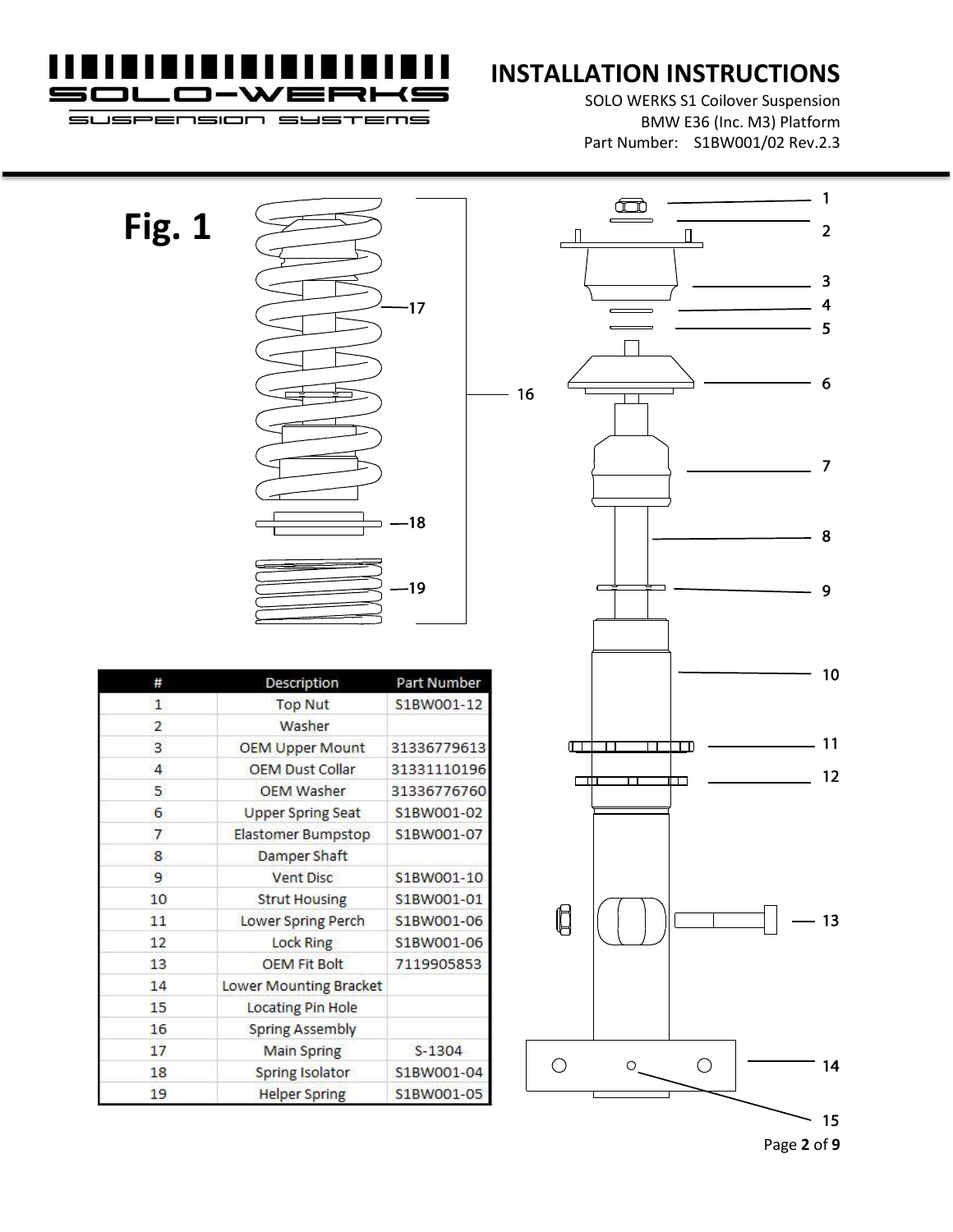TEMS

**nsior** 

JSPEr

## **INSTALLATION INSTRUCTIONS**

SOLO WERKS S1 Coilover Suspension BMW E36 (Inc. M3) Platform Part Number: S1BW001/02 Rev.2.3

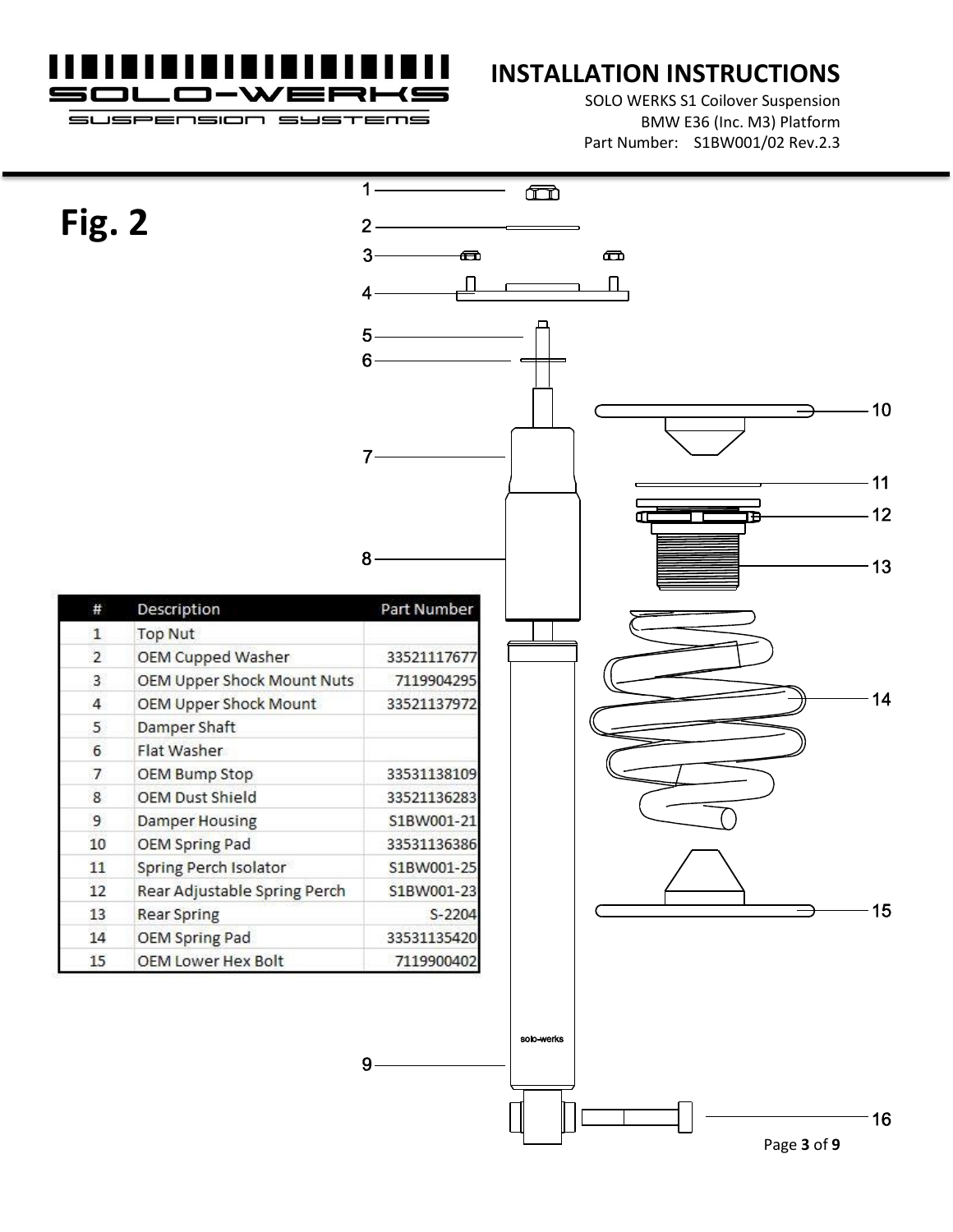

SUSPENSION SY  $=$ T $=$ m $=$ 

# **INSTALLATION INSTRUCTIONS**

SOLO WERKS S1 Coilover Suspension BMW E36 (Inc. M3) Platform Part Number: S1BW001/02 Rev.2.3

#### **Original Suspension Removal**

#### **Front**

- 1. Support Lower Control Arm/Spindle using floor jack, jack stand or equivalent.
- 2. Disconnect any lines (Hydraulic, ABS, etc.) from original suspension strut mounts.
- 3. M3 models will need to remove sway bar end link from strut mounted bracket.
- 4. Remove three (3) Lower spindle Bolts from spindle.
- 5. Lower the control arm to separate strut from spindle.
	- a. Ensure that the lower control arm is still supported.
	- b. This may require work to separate as corrosion may limit movement.
	- c. Using rubber mallet tap the cast spindle to free strut from spindle.
- 6. Support strut from inside wheel well.
- 7. Remove three (3) upper strut mount nuts.
- 8. Remove strut assembly.

*SOLO WERKS TIP:* **As the strut mounts are a consumable/wear item and are a known fail point on this chassis. Solo Werks recommends using new replacement parts and leaving your original suspension as an assembly. These parts are available from your Solo Werks Dealer or your local BMW parts dealer.**

NOTE: If you are using your existing OEM upper strut mount (Fig. 1 #3) you must remove this from the strut assembly. This component is under extreme pressure from the front spring and must be removed using an appropriate spring compressor to relieve the pressure. Follow the directions given by the manufacturer of the Spring Compressor to safely remove the spring and disassemble the Strut Assembly.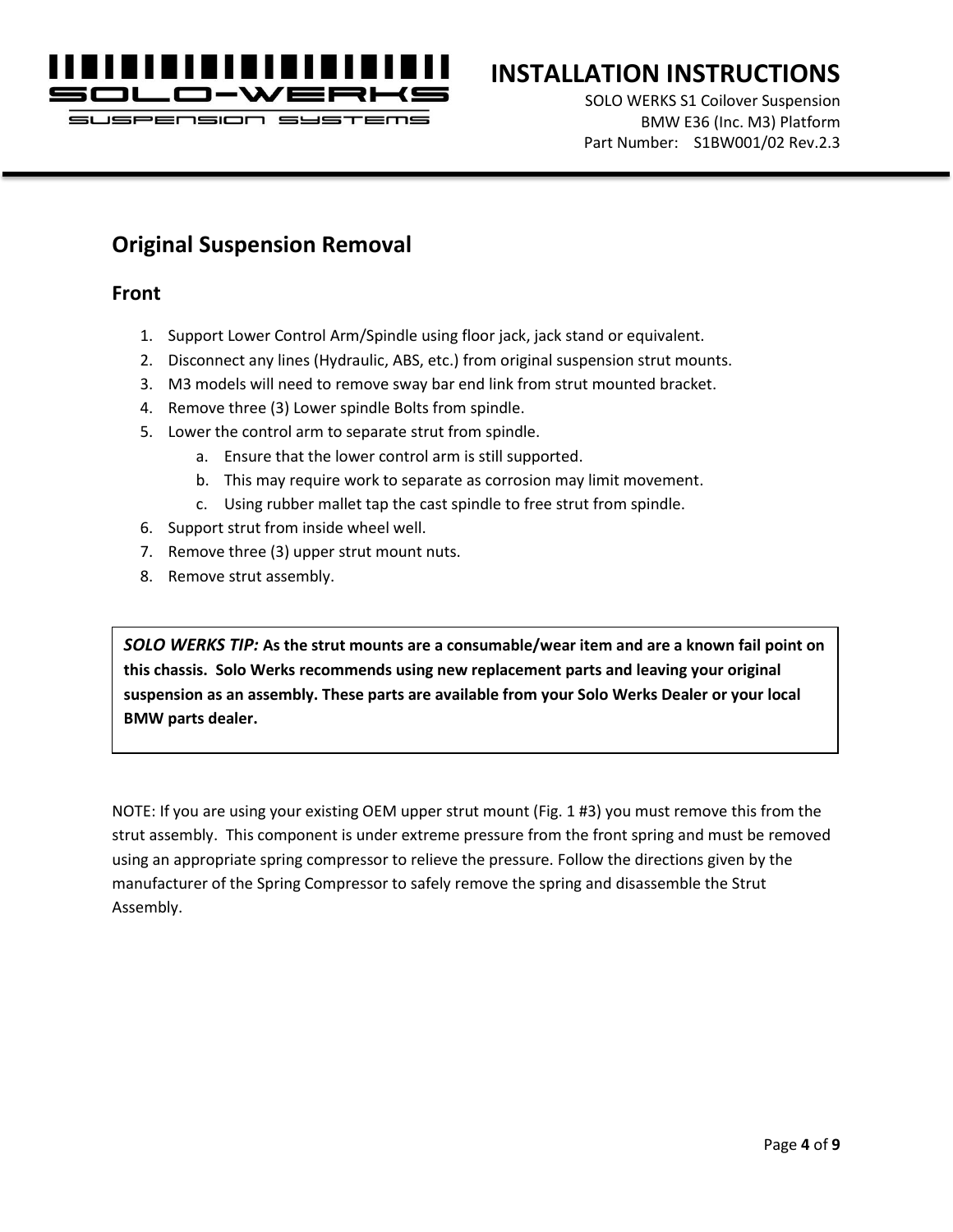

# **INSTALLATION INSTRUCTIONS**

SOLO WERKS S1 Coilover Suspension BMW E36 (Inc. M3) Platform Part Number: S1BW001/02 Rev.2.3

#### **Solo Werks Coilover Pre Assembly – Priming the Dampers**



**SOLO WERKS TIP:** *As the suspension is shipped and stored in a horizontal position, it is advisable to exercise or Prime the shock absorber before you install them to ensure that the internal contents are in the correct chambers. Therefore we advise that before you assemble the front coilover shock absorber, take a moment to purge the shock absorber.* 

*To do this, one side at a time remove the following from one of the front Coilover Assemblies:*

- *Two Upper fasteners (lock nut and securing nut)*
- *Upper Spring Perch*
- *Main Spring*
- *Spring Isolator*
- *Helper Spring*

*You will then be left with the coilover strut with the bumpstop and vent disc on the shaft. Pull the bumpstop up to the top of the chrome shock shaft, just before the threaded portion.* 

*With the shock upright (as it would be installed in the vehicle) compress the shock shaft until the bump stop touches the shock housing, and then pull to extend the shock shaft back to full extension.*

 *Repeat 3-5 times. You will notice the shock forces getting progressively harder each time. Once they feel consistent each way, you are ready to install.*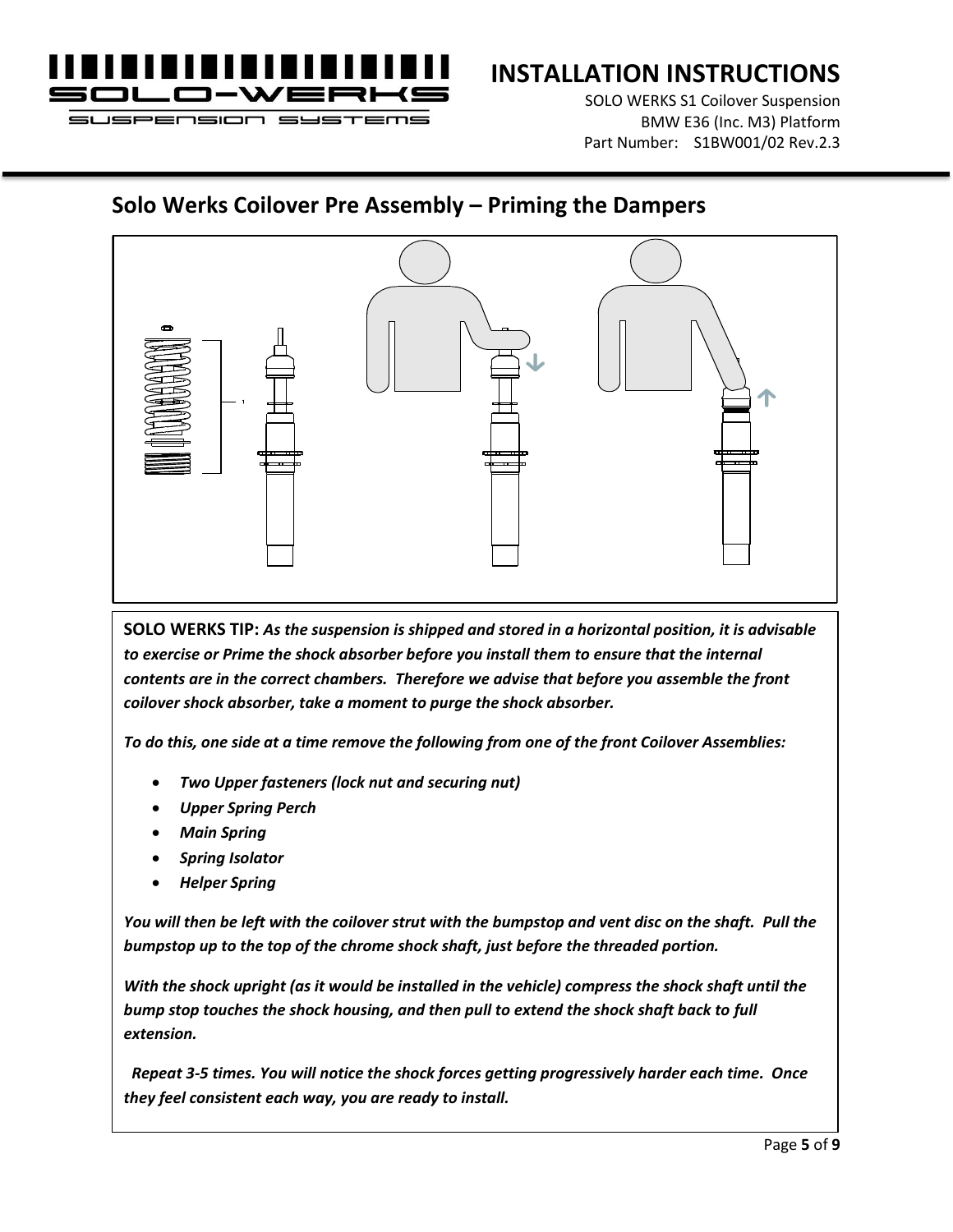

**SUSPENSION** 

## **INSTALLATION INSTRUCTIONS**

SOLO WERKS S1 Coilover Suspension BMW E36 (Inc. M3) Platform Part Number: S1BW001/02 Rev.2.3

### **Solo Werks Coilover Assembly and Installation**

#### **Front**

1. Assemble the coilover assembly with the OEM Strut Mount using the provided hardware as in the diagram (Fig. 1 )

NOTE: Use of an anti-corrosion spray such as the Boeshield T-9 on the threads & main perch/spring seat at this point can make the adjustment process much easier and will add an extra layer of protection. Boeshield T-9 is available from your Solo Werks dealer.

- 2. Insert strut assembly into vehicle
	- a. Hand tighten three (3) upper strut mount nuts

NOTE: Before proceeding with the next step, inspect the Spindle for debris (rust/dirt etc. as this can make installation difficult.

- 3. Connect strut housing to spindle:
	- a. Insert spindle into strut housing bracket and hand tighten upper Fit bolt. (Fig. 1 #13)
	- b. Slide the strut assembly onto spindle locating pin and install two (2) spindle bolts. (Fig.1 #14)
- 4. Torque all three (3) spindle bolts to proper specifications.
- 5. M3 models will now install supplied sway bar end links.
- 6. Repeat procedure on the other side of vehicle.
- 7. Once vehicle is placed back on the ground tighten three (3) upper strut mount nuts to proper torque specifications.
- 8. Adjust lower spring perch to desired vehicle height.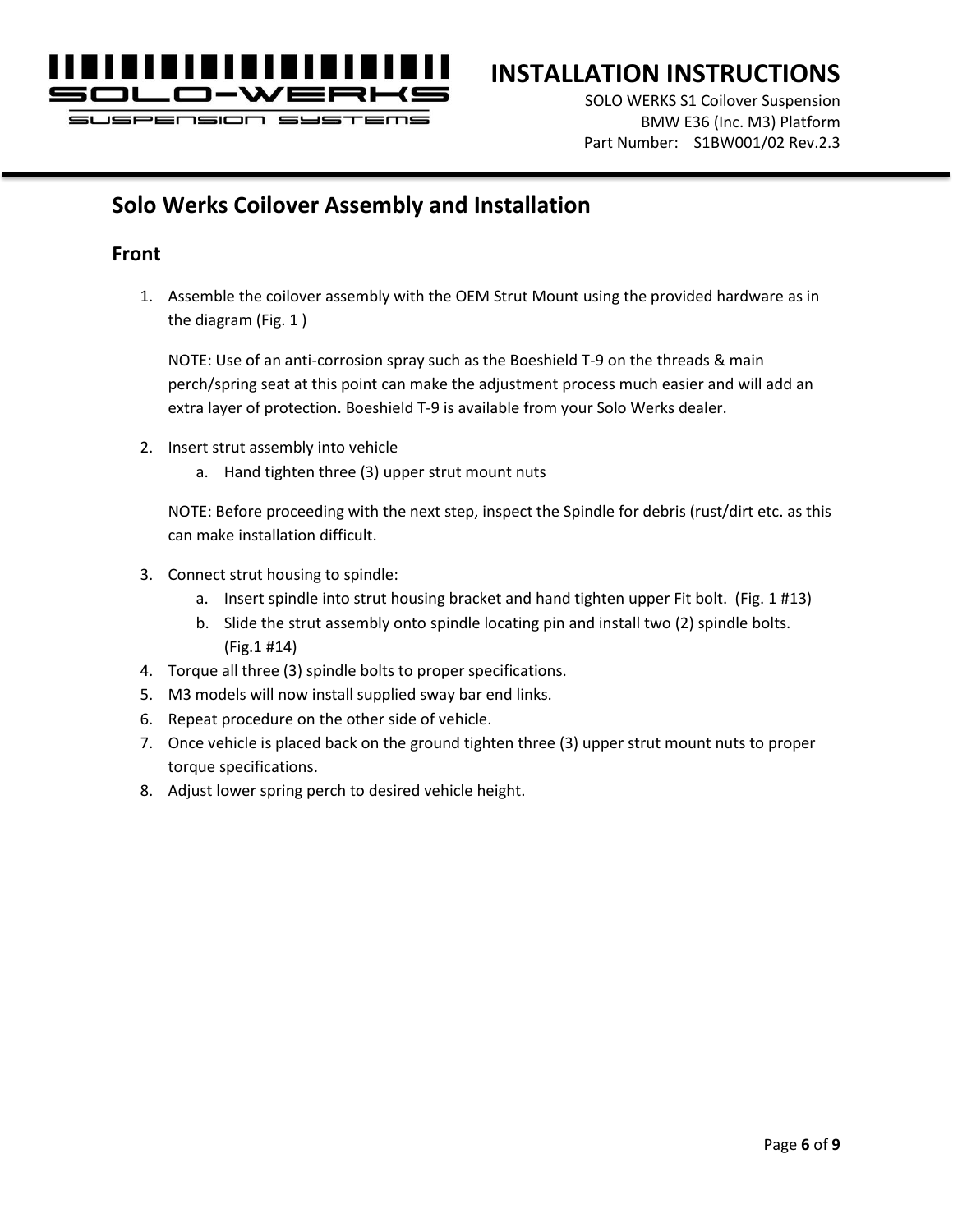

JSPENSION

## **INSTALLATION INSTRUCTIONS**

SOLO WERKS S1 Coilover Suspension BMW E36 (Inc. M3) Platform Part Number: S1BW001/02 Rev.2.3

#### **Original Suspension Removal**

**Rear**

**SOLO WERKS TIP:** *The removal and installation of the rear is easiest if you are able to disconnect the rear anti sway bar end links from the lower control arms.*

- 1. While supporting lower control arm in the compressed position (loaded as if it is on the ground) using floor jack, jack stand or equivalent.
	- a. Remove lower shock bolt (Fig. 2 #15)
	- b. Slowly lower rear control arm on to remove the pressure on the rear springs
		- i. Additional force pushing down on the lower control arm may be necessary for removal of rear spring.
		- c. Remove rear springs
	- 2. Remove the two upper bolts from the upper shock mount on each side & remove rear shocks. (Fig. 2 #3)

**SOLO WERKS TIP:** *Access to upper shock mount nuts requires removal of trunk interior. Please refer to repair manual (i.e. Bentley Manual) for proper procedure.*

- 3. Remove factory upper mount and bumpstop/dust shield assembly from OEM shock. (Fig. 2 #7&8)
	- a. These will be reused with new Solo Werks rear shock.
	- b. Note orientation as they will be reinstalled in same fashion.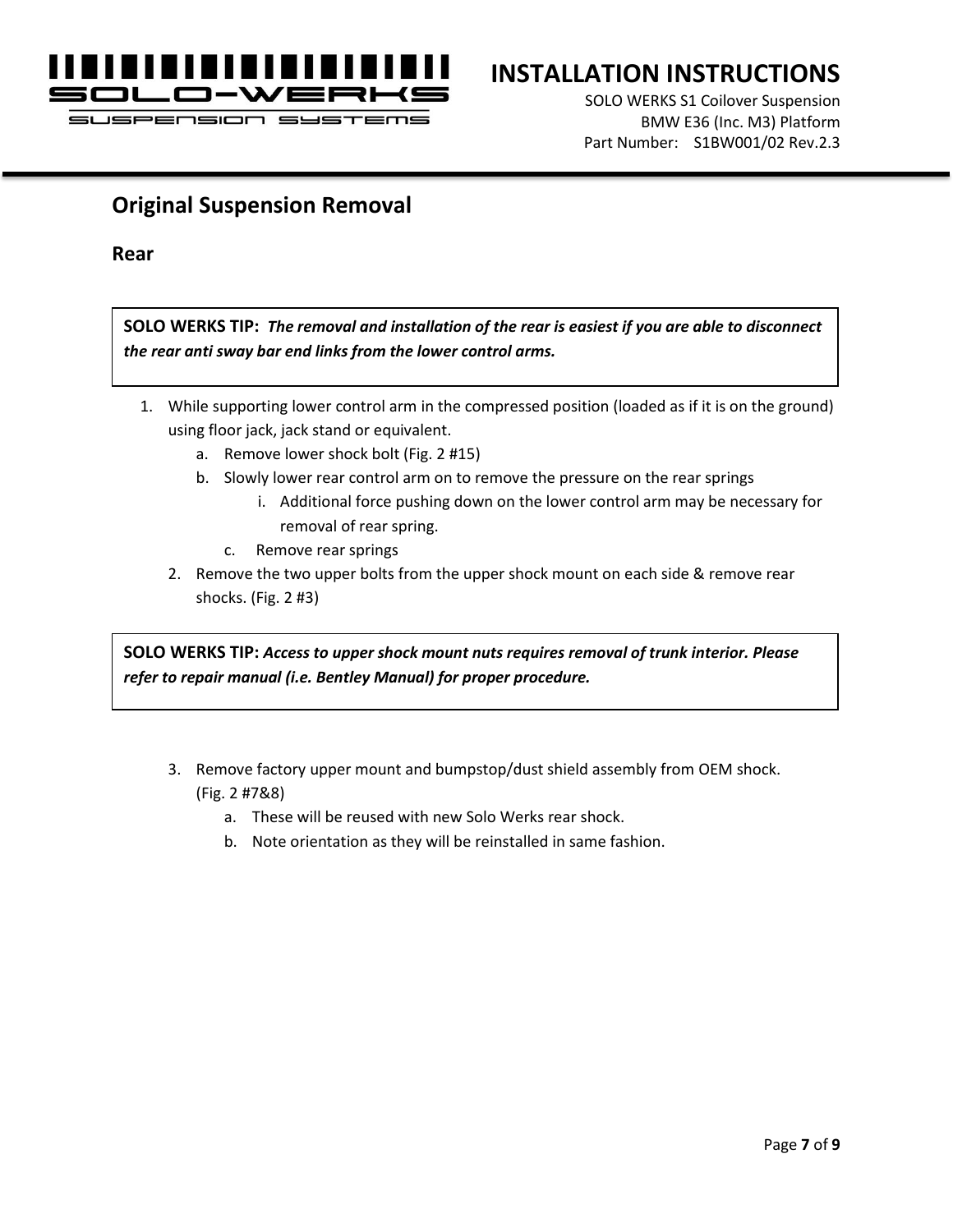

**JSPENSION** 

## **INSTALLATION INSTRUCTIONS**

SOLO WERKS S1 Coilover Suspension BMW E36 (Inc. M3) Platform Part Number: S1BW001/02 Rev.2.3

### **Solo Werks Coilover Assembly and Installation**

#### **Rear**

The Rear of this platform is a combination of a rear lowering spring & adjustable spring perch and specially matched shock absorber. The shock absorber does not need to be adjusted in any way to change the ride height.

**SOLO WORKS TIP:** *Just like the front struts, it is advisable to Prime the rear shocks as well. To purge the rear shocks: Refer to procedure on page 5.*

Rear Spring Assembly

- 1. Remove the lower factory spring pad from the axle, and ensure that the area is clean and clear of any dirt or debris. – Note: This lower spring pad CAN BE reused to gain additional height on the rear Axle.
- 2. Remove the upper spring pad from the factory spring or from the upper spring locator on the body and ensure that that the area is clean and clear of any dirt or debris. This IS NOT reused.
- 3. With the adjustable perch on top of the spring, place the assembly into the lower control arm pocket & body spring locator. (Fig. 2 #10,11,12,13)
	- a. You may need to lower or raise the rear axle to keep the assembly in place.
	- b. Note: with the spring perch installed on top, this allows for easier access for adjustment once installed in vehicle.

**Solo Werks Tip:** *Make sure the supplied rubber spring perch isolator is installed in-between the chassis and the adjustable spring perch. (Fig. 2 #10*)

Rear Shock Absorbers Assembly:

- 1. Assemble new Solo Werks rear shock absorber using original upper shock mount and dust shield/bumpstop assembly (Fig. 2 #4,7&8)
- 2. Install shock into upper shock mount and hand tighten two (2) shock mount nuts. (Fig. 2 #3)
	- a. Once vehicle is placed back on the ground torque upper shock mount nuts to proper torques settings.
- 3. Compress lower control arm until lower shock mount bolt can be reinstalled.
	- a. Torque lower shock bolt to proper torque settings.
- 4. Replace trunk interior to finalize installation.
- 5. Final check that all hardware is tight and torques properly.

**SOLO WERKS TIP:** *It is advisable that all attaching hardware be checked after approx. 200 miles to ensure it has retained appropriate OEM torque settings.*